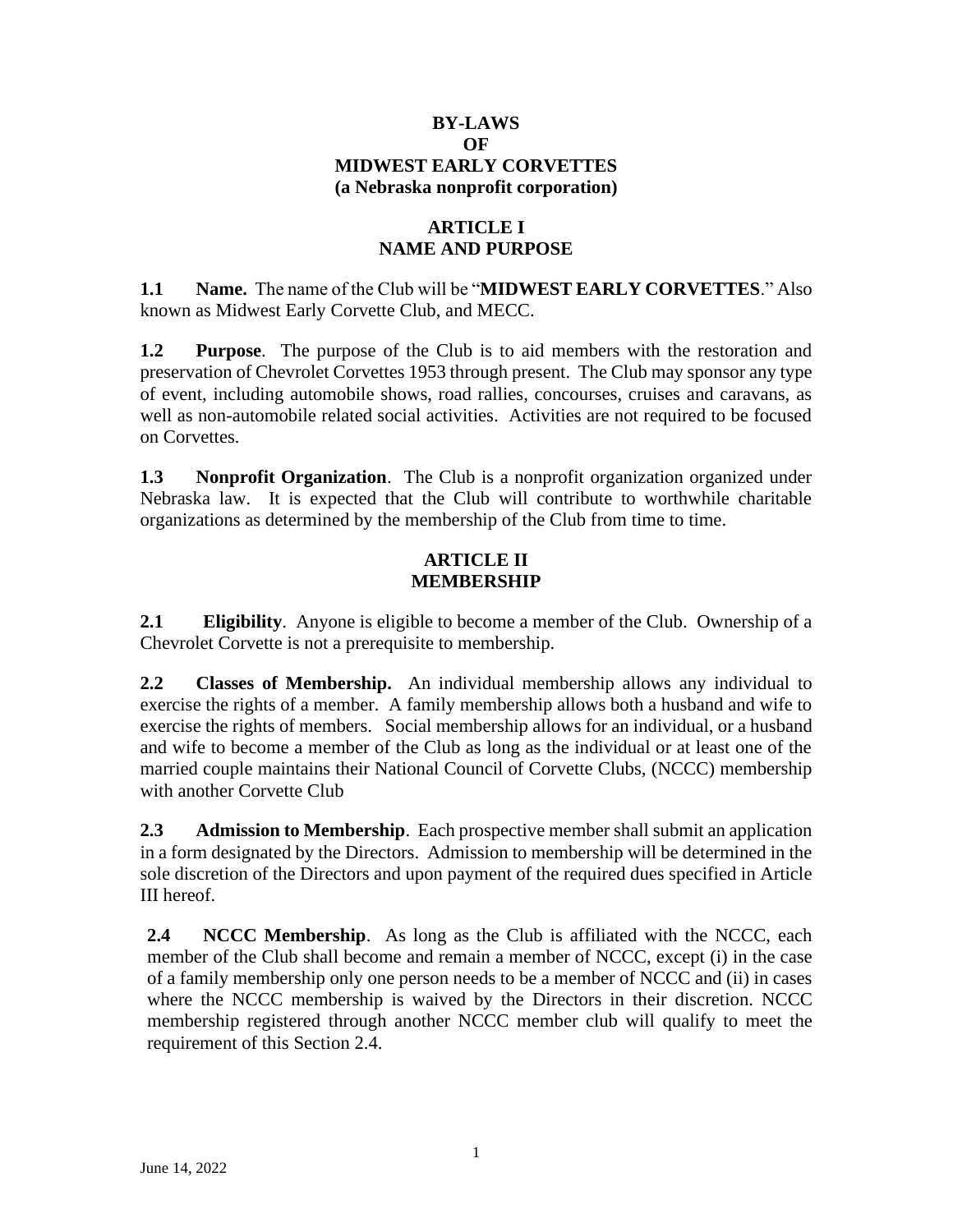## **2.5 Rights of Members**

**2.5.1** Individuals, both husband and wife joining under a family membership and honorary members shall be accorded participation in all activities and functions of the Club, including the right to be an officer or Director of the Club and the right to vote on Club matters in accordance with these Bylaws.

**2.5.2** All members may receive a monetary discount at club sponsored events.

**2.5.3** A social member shall be accorded participation in all activities and functions of the Club, but cannot be an officer of MECC unless voted for and approved by the membership. A social member cannot be a Director of MECC.

**2.5.3** As of January 1, 2012 there are no new honorary memberships.

**2.6 Expulsion**. Membership will automatically lapse after non-payment of dues or special assessments ninety (90) days past the due date specified in Article III hereof. Any member may be expelled for infraction of Club rules or other causes upon the affirmative vote of two-thirds of the members in attendance at any duly called meeting of the members.

#### **ARTICLE III DUES AND ASSESSMENTS**

## **3.1 Annual Dues.**

**3.1.1** Annual Club dues for individual and family memberships shall be determined from time to time by the Board of Directors. Club dues shall include NCCC membership dues, except for members who maintain their NCCC memberships through another NCCC-member club as allowed under Section 2.4 of these Bylaws. Honorary members, as of December 31, 2011, shall not be required to pay annual Club dues, but must pay NCCC dues unless NCCC membership is waived by the Directors as provided in Section 2.4.

**3.1.2.** 3.1.2. Annual dues are due and payable in November of each year. Dues not paid as of the regular meeting in November may be assessed a late fee of \$10.00. Annual dues are also payable upon admission of a new member to the Club. Members joining before June 30th shall be assessed the full Club and NCCC amount for the calendar year. Members joining after June 30th shall be assessed the full Club and NCCC amount. These dues are good for the balance of the current year and automatic renewal for the following year.

**3.2 Special Assessments**. Special assessments of the members may be imposed upon the vote of two-thirds of the members at a duly called meeting of the members for which prior notice has been given that the subject of a special assessment will be voted upon. Special assessments will be due and payable as provided in the resolution adopting such special assessment. If not paid by the specified date, special assessments will be assessed a late fee of \$10.00.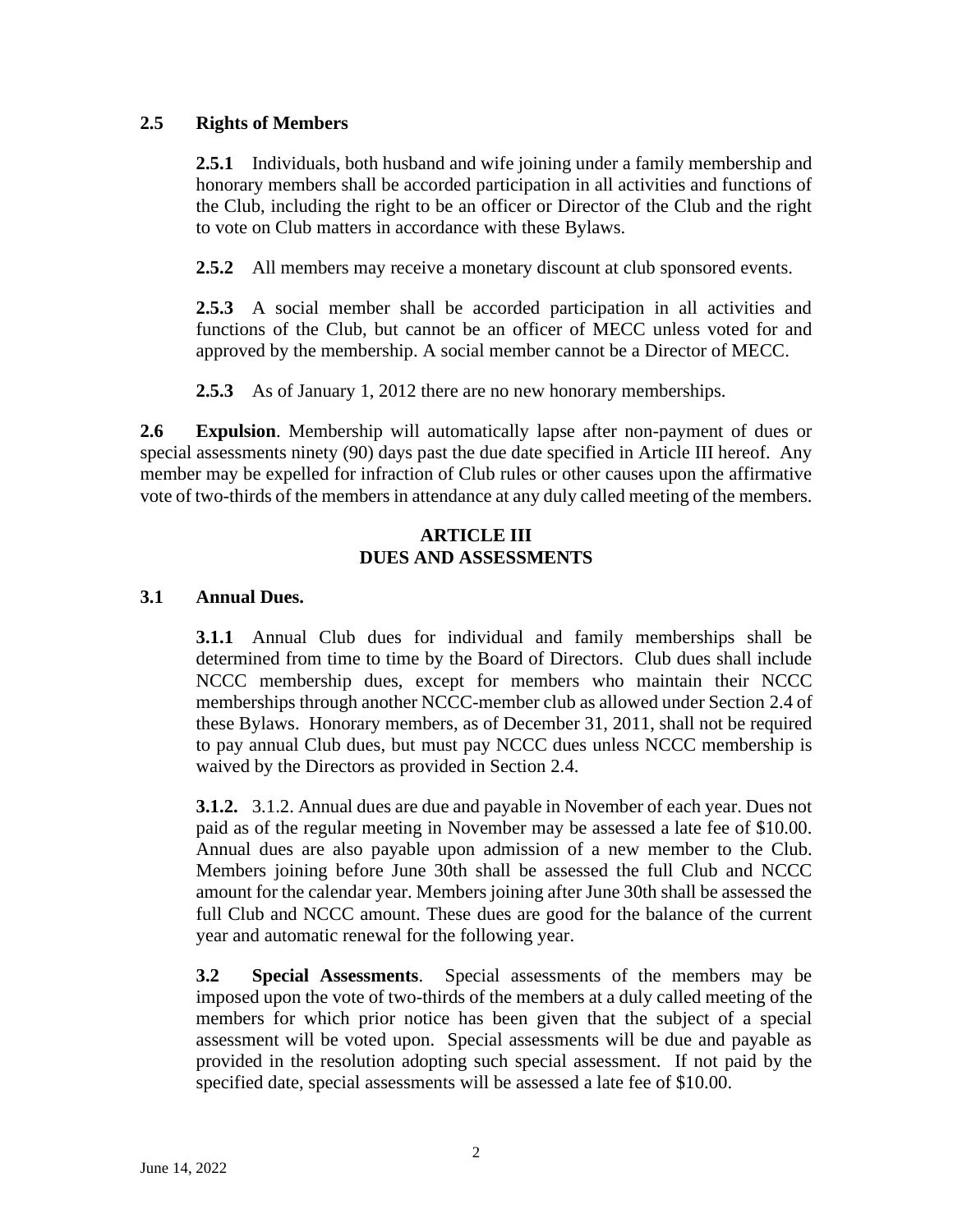#### **ARTICLE IV MEMBERS MEETINGS**

**4.1 Regular Meetings**. Regular meetings of the members will be the second Tuesday of each month, except December, at a time and place established by the Board of Directors. No notice of regular meetings need be provided to members. The October meeting shall serve as the annual meeting of members.

**4.2 Special Meetings**. Special meetings of the members may be called by the Directors. The Directors shall use their best efforts to give adequate notice of any special meeting to the members. Such notice shall specify the time and place of such meeting and the purpose for which the special meeting is being called.

**4.3 Quorum.** No minimum number of members shall be required for there to be a quorum at any regular or duly called special meeting of members.

## **ARTICLE V DIRECTORS AND OFFICERS**

# **5.1 Directors**.

**5.1.1** The affairs of the Club shall be managed by a Board of Directors which shall have the power to act on behalf of the Club as permitted by laws of the State of Nebraska, the Articles of Incorporation of the Club and these Bylaws. The Board of Directors shall consist of the President, Vice President, Treasurer and Governor as Directors and such other persons as these directors shall appoint from time to time.

**5.1.2** The Board of Directors shall meet in an executive session prior to each regular meeting of the members (but not necessarily on the same day of the members' meeting) and otherwise as they deem necessary.

**5.1.3** The Board of Directors may take action only by the vote of a majority of the Directors in attendance at a duly called meeting of the Board of Directors at which at least a majority of all Directors are in attendance. Any action which may be taken at a meeting of Directors, may be taken without a meeting if a consent in writing, setting forth the action so taken, shall be signed by all of the Directors.

**5.2 Officers**.Officers of the Club will consist of a President, Vice President, Treasurer, Secretary, Governor, Ombudsman, Webmaster, Ambassador and two or three members of the Activities Committee Each officer shall be a member in good standing of the Club. Any two or more offices may be held by the same person, except the offices of President and Treasurer. The duties of the officers shall be as follows, along with such additional duties as may be assigned by the Board of Directors from time to time:

**5.2.1 The President.** The President is the principal executive officer of the Club and will be Director. The President shall preside at all meetings of the members and the Board of Directors. The President shall have the authority to sign contracts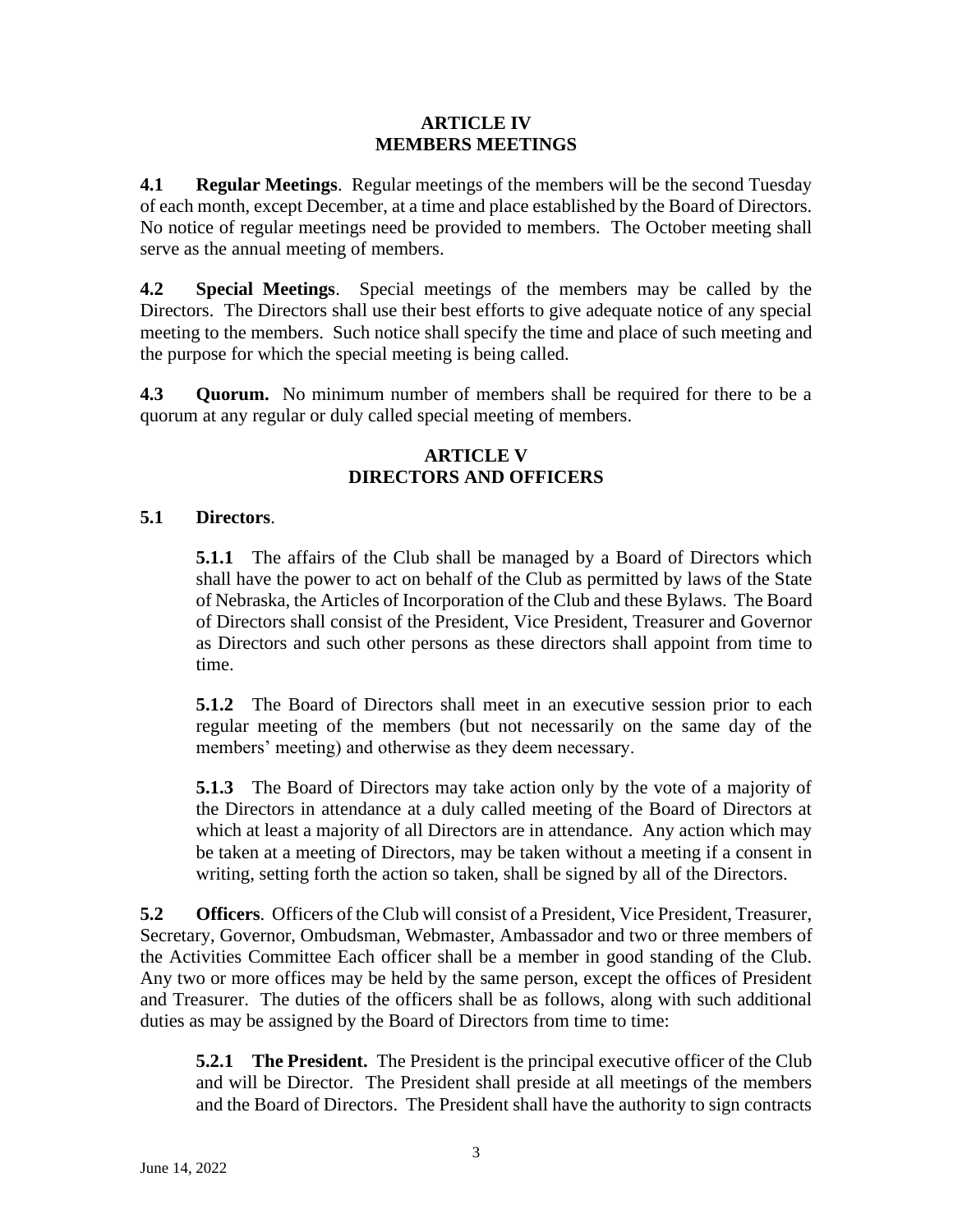or other instruments on behalf of the Club and, in general, shall perform all duties incident to the office of President.

**5.2.2 Vice President.** In the absence of the President or in the event of his inability or refusal to act, the Vice President shall perform the duties of the President and, when so acting, shall have all the powers of and be subject to all the restrictions upon the President.

**5.2.3 Treasurer.** The Treasurer shall have charge and custody of, and be responsible for, all funds of the Club; receive and give receipts for moneys due and payable to the Club from all sources, and deposit all such moneys in the name of the Club in such banks or other depositories as shall be selected by the Board of Directors; and, in general, perform all the duties incident to the office of Treasurer. Additional officers may also be granted the authority to perform some or all of the duties of the Treasurer, including the authority to sign checks and drafts on Club bank accounts. .

**5.2.4 Secretary.** The Secretary shall keep the minutes of the regular and special meetings of the Board of Directors and the members in one or more books maintained for that purpose; make meeting minutes available to the members; see that all notices are duly given in accordance with the provisions of these Bylaws or as required by law; be custodian of the records of the Club; and in general perform all duties incident to the office of Secretary.

**5.2.5 Governor.** The Governor is the Club's representative to the NCCC and is responsible for active participation in NCCC meetings and for conveying NCCC activities and information to the Club's Directors, officers and general membership. It is also the responsibility of the Governor to correspond with appropriate NCCC authorities regarding club events which are required to be sanctioned by NCCC.

**5.2.6 Ombudsman.** The Ombudsman is responsible for assisting in the resolution of all disputes involving Club matters.

**5.2.7 Activity Committee.** The Activities Committee shall be responsible for the planning and coordination of Club social events and activities.

**5.2.8 Webmaster.** The Webmaster shall be responsible for maintaining and updating the MECC website and administering the club's Facebook page.

**5.2.9 Ambassador.** Ambassador shall represent the interests and involvement of MECC with the National Corvette Museum in Bowling Green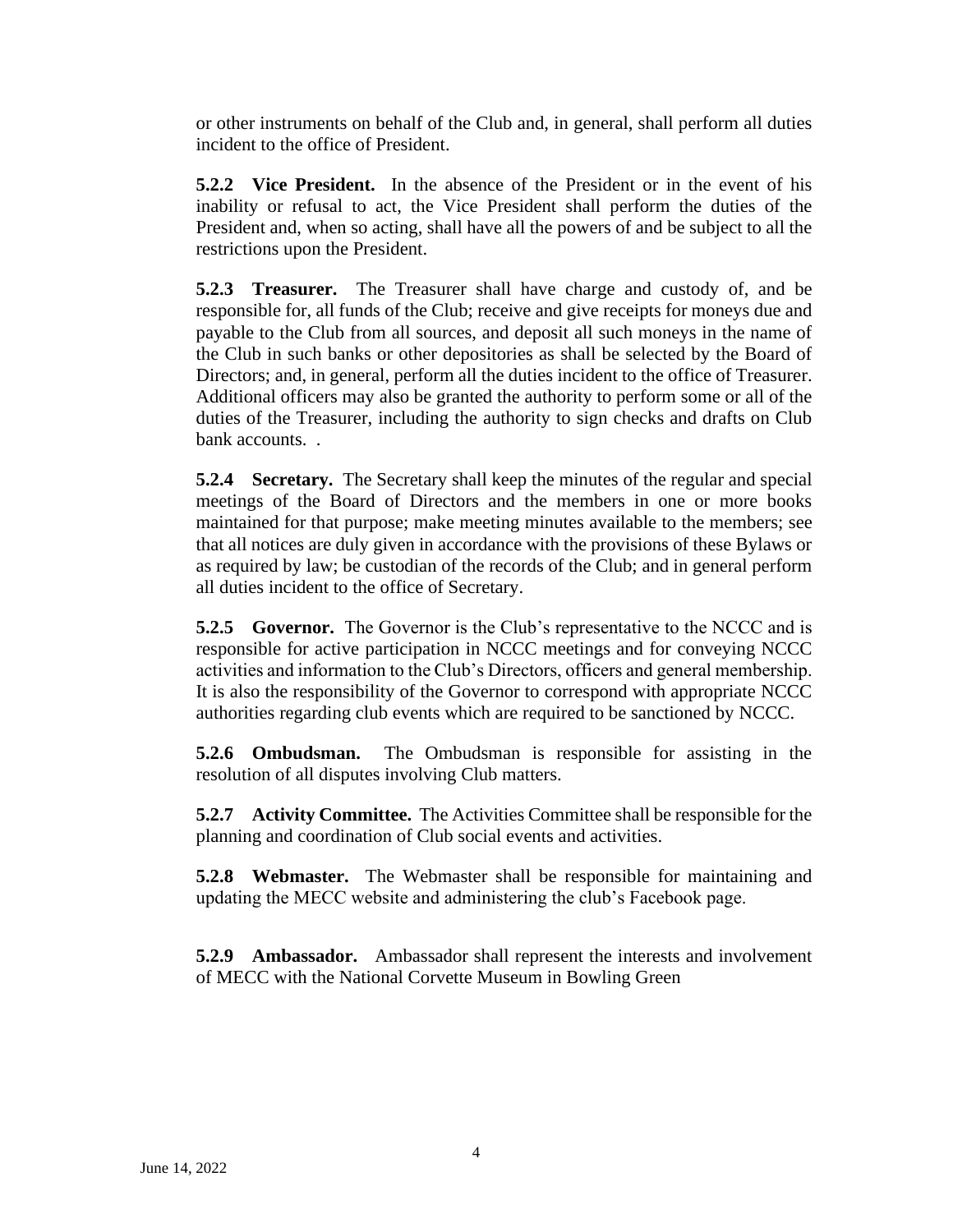# **5.3 Elections**.

**5.3.1** Officers will be elected at the annual members meeting in October for one-year terms which will begin on the following January 1. Nominations for officers will be made solely by a nominating committee consisting of the two immediate past Presidents of the Club or, if they are unavailable, by such other members as the Directors appoint. Any member may suggest nominations to the nominating committee at any time prior to the annual meeting. Nominees will be limited to (2) two officer's positions per election.

**5.3.2** Each officer will be elected by a plurality vote of the members in attendance at the annual meeting. Written ballots are not required for the election of officers. Absentee ballots may be cast by delivery to the Secretary prior to the annual meeting. The Governor will be elected as provided for in the NCCC bylaws.

**5.4 Removal.** Any Director or officer may be removed, with or without cause, by the vote of a majority of the members in attendance at a duly called regular or special meeting.

**5.5 Vacancies**. The Board of Directors will choose a member to fill any vacancy that might occur in the Board or to replace any officer who has resigned or been removed. Any such replacement shall hold such Board position or office for the remaining term of the Director or officer being replaced.

**5.6 Term Limit**. No Director will hold the same office for more than three (3) consecutive one-year terms.

## **ARTICLE VI FISCAL MATTERS**

**6.1 Payments and Expenditures**. Any expenditure (or related series of expenditures) of up to \$100.00 may be paid by the Treasurer without the approval of the Directors, or any other officer, or the members. Any expenditure (or related series of expenditures) of \$100.00 up to \$500.00 may be paid by the Treasurer with the approval of the majority of the Directors. Expenditures (or related series of expenditures) of \$500 or more may be paid by the Treasurer only with the approval of a majority of the members attending any regular or special meeting. All checks, drafts or orders for the payment of money, notes or other evidences of indebtedness issued in the name of the Club shall be signed by the Treasurer or other officer authorized under these Bylaws. The Treasurer shall deliver a report at each regular members meeting of all expenditures made by the Club since the last regular meeting.

**6.2 Deposits.** All funds of the Club shall be deposited from time to time to the credit of the Club in such banks, trust companies or other depositories as selected by the Board of Directors...

**6.3 Records.** The Club shall maintain correct and complete books and records of account and shall also keep minutes of the proceedings of its Board of Directors and